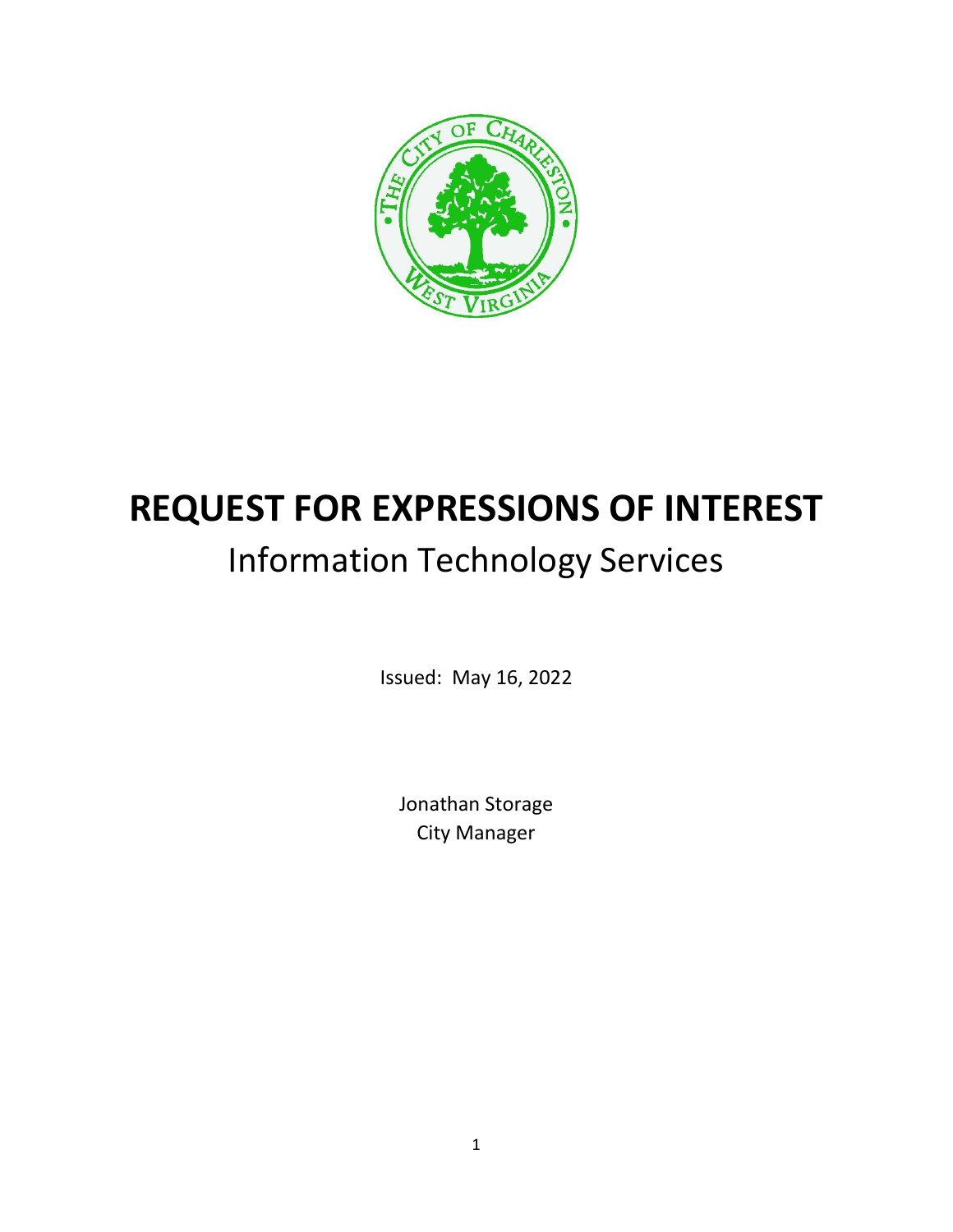# **Table of Contents**

| 1.1. |  |
|------|--|
| 1.2. |  |
|      |  |
| 2.1. |  |
|      |  |
| 3.1. |  |
| 3.2. |  |
| 3.3. |  |
|      |  |
| 4.1. |  |
| 4.2. |  |
|      |  |
|      |  |
| 6.1  |  |
| 6.2  |  |
| 6.3  |  |
| 6.4  |  |
|      |  |
| 7.1  |  |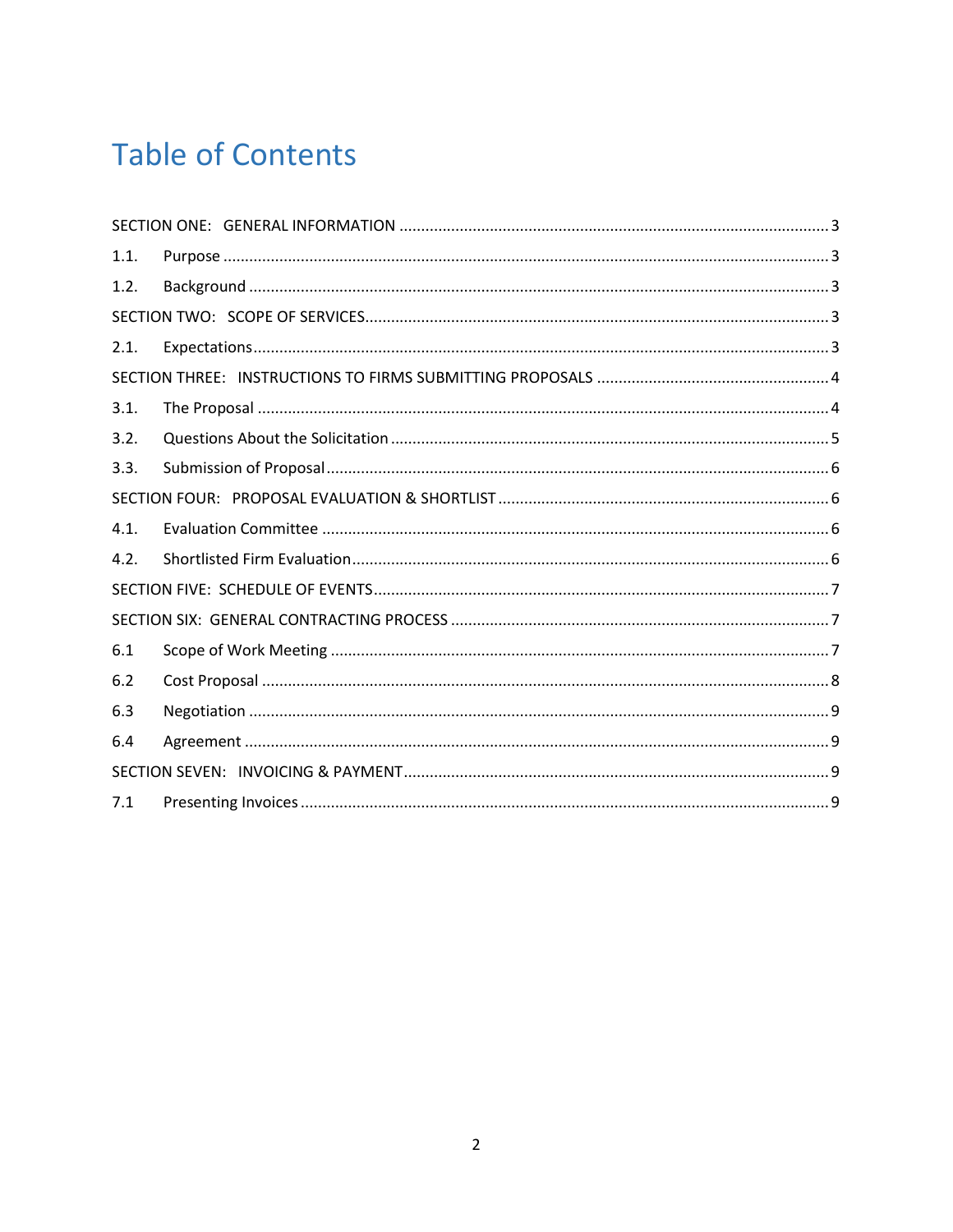#### <span id="page-2-1"></span><span id="page-2-0"></span>SECTION ONE: GENERAL INFORMATION

#### 1.1. Purpose

The City of Charleston is soliciting Expressions of Interest ("EOI" or "Proposals") from qualified firms to provide various information Technology ("IT") services to supplement the work of the City's Information Systems Department.

#### 1.2. Background

<span id="page-2-2"></span>The City of Charleston is West Virginia's capital and largest municipality. The city limits span approximately 33 square miles, and it has a resident population of just under 50,000. The system of government is a Strong Mayor/City Council structure. The City Manager is the Chief Administrative Officer for the City and is appointed by the Mayor with approval by the Council.

The City's IT services are currently managed by the Information Systems Department ("Department"), which employees 10 full time staffers. Due to various staffing challenges, the Department has been under-staffed in several key areas, including cyber security, network redesign, GIS, and website development/maintenance.

The Department is currently administering substantial system replacement projects, including replacing the City's ERP system, cashiering system, and revenue tracking system. Due to the demanding nature of these projects and the current lack of staff, the City is seeking to supplement the Department with consulting services.

#### <span id="page-2-3"></span>SECTION TWO: SCOPE OF SERVICES

#### <span id="page-2-4"></span>2.1. Expectations

The successful firm will be expected to perform the following activities:

- communicate effectively with applicable stakeholders, including but not limited to the City Manager's Office and the IS Department;
- administer the City's cyber security program, including implementing multifactor authentication protocols for VPN and remote access services, identifying cyber threats and reporting them to Department staff, and assisting with cyberattack mitigation efforts, establishing patch cadence and relevant best practices policies, assisting with the replacement of end-of-life hardware, and replacing the City's System Password Manager application;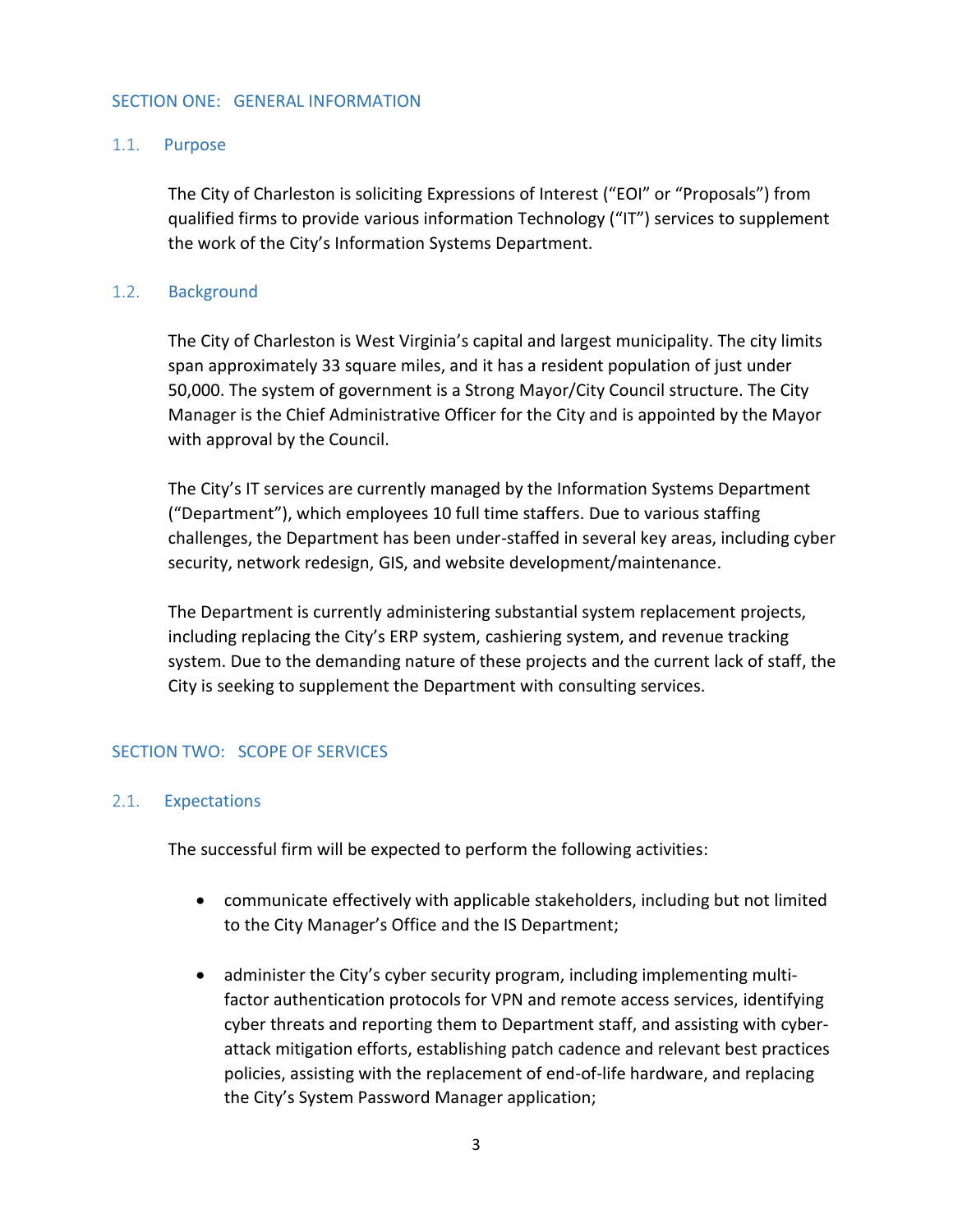- assist the City with administering, implementing, and enforcing IT policies;
- administer the City's network redesign process, including (as mentioned above) replacing end-of-life hardware and updating fiber/cable runs throughout City Hall and other City Buildings;
- assist with implementation of the VM and SANs replacement;
- assist with sourcing a permanent remote access application;
- administer the City's fiber connectivity project;
- assist with procuring updated equipment for City Hall's A/V Room (Committee Room - 308);
- assist with procuring a new voting, microphone, and online video streaming system for City Hall Council Chambers;
- assist with administering the City's various websites;
- may be requested to attend various committee and Council meetings;
- may be requested to perform feasibility analyses; and
- may be requested to perform project construction cost estimating.

# <span id="page-3-0"></span>SECTION THREE: INSTRUCTIONS TO FIRMS SUBMITTING PROPOSALS

# <span id="page-3-1"></span>3.1. The Proposal

Consultants interested in being considered for work must submit an Expression of Interest to the City Purchasing Director. **No pricing information is permitted to be included in the submitted EOI.**

Proposals should be prepared simply and economically, providing straightforward, concise descriptions of the firm's capabilities to satisfy the City's service needs. Emphasis should be placed on completeness and clarity of content.

The EOI should include the following items: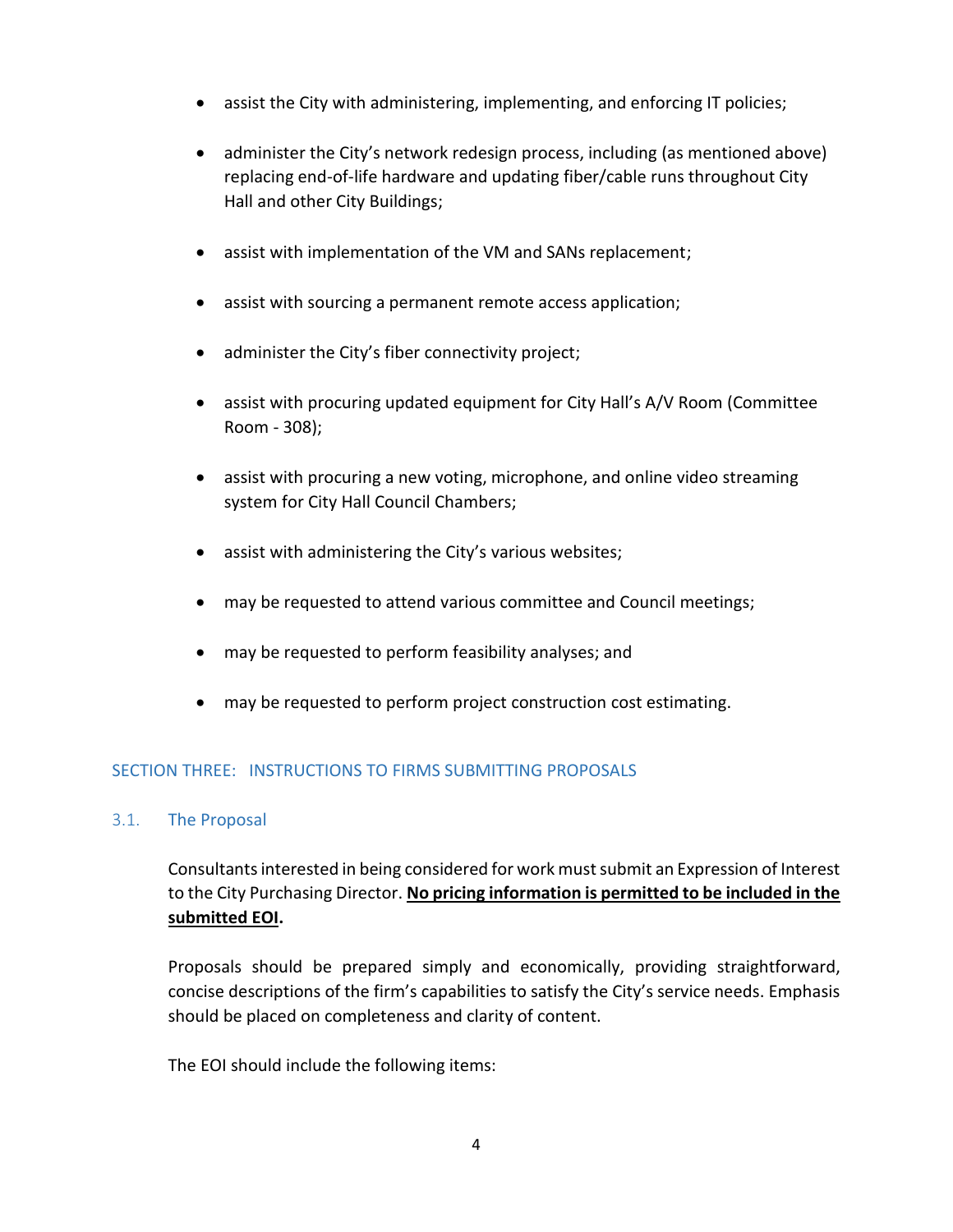- Statement of the firm's history and experience;
- Statement of the firm's overall capabilities to handle the proposed work, including personnel to be assigned to the work, their qualifications, and their current workload;
- Statement identifying who the intended project manager will be;
- Office location where the work will primarily be performed;
- Statement regarding whether the firm maintains a cost accounting system that is capable of segregating and identifying accumulating costs for each job that is performed under cost-type contracts;
- Statement that the firm's Workers' Compensation and Unemployment Accounts are in good standing;
- Statement regarding any debarment status (whether debarred by any federal, state, or municipal agency);
- Statement that the firm is in good standing with the City Collector's Office regarding its tax and fee obligations to the City of Charleston (if applicable); and
- 2 letters of reference from clients for whom the firm has provided comparable services within the last 3 years.

NOTE: Ownership of all data, materials, and documentation originated and prepared for the City pursuant to this solicitation will belong to the City and are subject to the West Virginia Freedom of Information Act, unless the content is proprietary in nature such that it is excluded from production. All pages or sections of submitted documents considered by the firm to be proprietary in nature should be clearly labeled.

# <span id="page-4-0"></span>3.2. Questions About the Solicitation

All questions must be transmitted according to established deadlines to Ms. Jamie Bowles, Purchasing Director, by emailing [Jamie.Bowles@cityofcharleston.org.](mailto:Jamie.Bowles@cityofcharleston.org)

**Firm representatives are prohibited from communicating with elected City officials or City staff (excluding the Purchasing Director and the City Manager) from the time the solicitation is advertised until the Evaluation Committee makes its final selection.**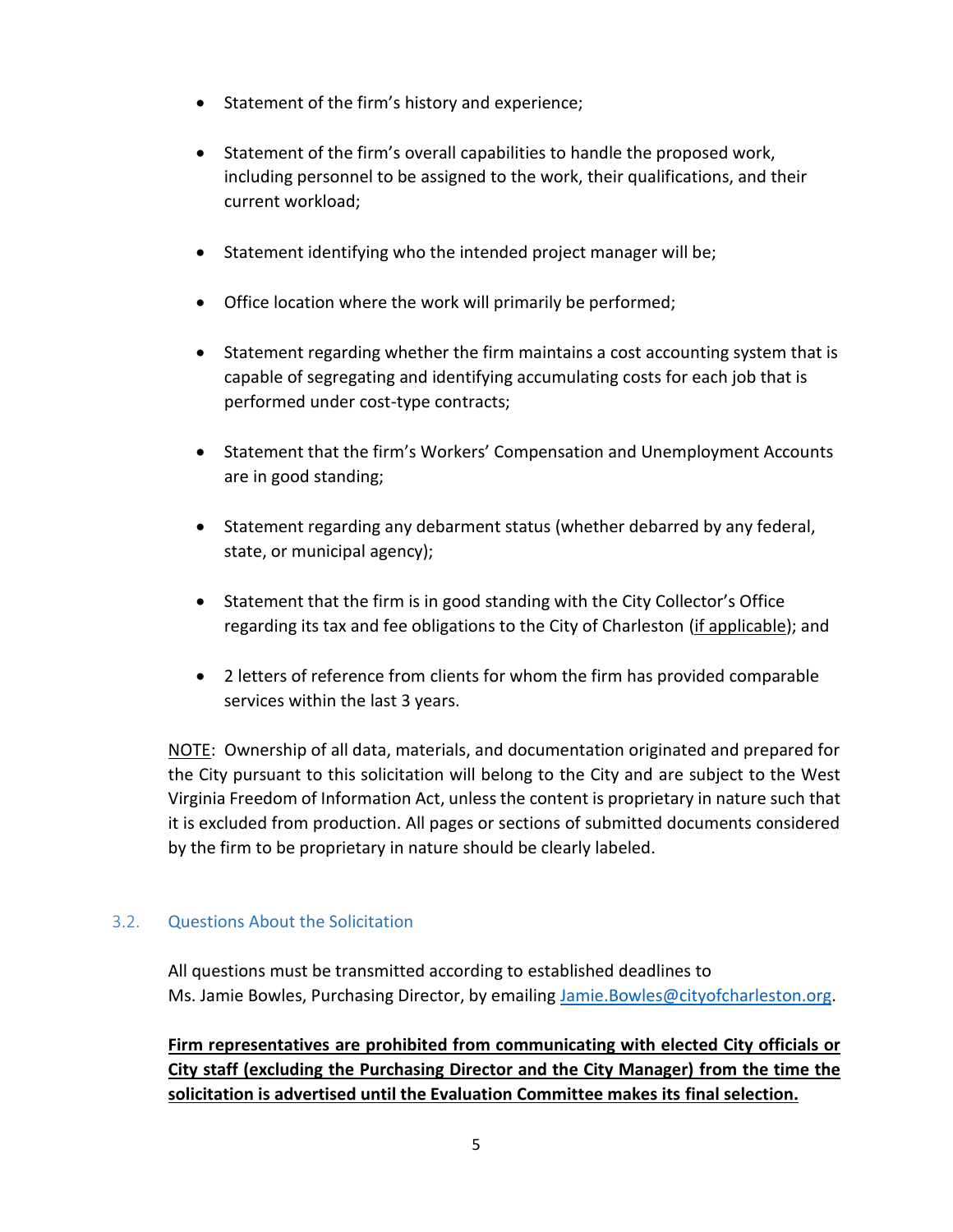#### 3.3. Submission of Proposal

<span id="page-5-0"></span>All proposals must be submitted in electronic PDF format.

Proposals must be transmitted according to established deadlines to Ms. Jamie Bowles, Purchasing Director, by emailing [Jamie.Bowles@cityofcharleston.org.](mailto:Jamie.Bowles@cityofcharleston.org)

Files exceeding **15 MB** should be transferred via a secure sharable link (such as through Microsoft OneDrive, SharePoint, Dropbox, etc.).

#### <span id="page-5-1"></span>SECTION FOUR: PROPOSAL EVALUATION & SHORTLIST

#### <span id="page-5-2"></span>4.1. Evaluation Committee

All EOIs will be reviewed by an Evaluation Committee established by the City Manager.

The Evaluation Committee will consider the statements of qualifications and performance data and other material submitted by the interested firms. The Evaluation Committee will select no more than 5 firms that, in the committee's opinion, are the best qualified to perform the desired services.

The shortlisted firms will be invited to participate in interviews, which may be conducted virtually.

#### <span id="page-5-3"></span>4.2. Shortlisted Firm Evaluation

The Evaluation Committee will conduct interviews of the shortlisted firms and evaluate each firm based on the following scoring criteria.

#### Evaluation Criteria

| • History and stability of the firm $(5 \text{ pts})$<br>• Professional competence (15 pts)<br>References (10)<br>$\bullet$<br>Experience providing comparable services (15 pts)<br>$\bullet$ |  |
|-----------------------------------------------------------------------------------------------------------------------------------------------------------------------------------------------|--|
|                                                                                                                                                                                               |  |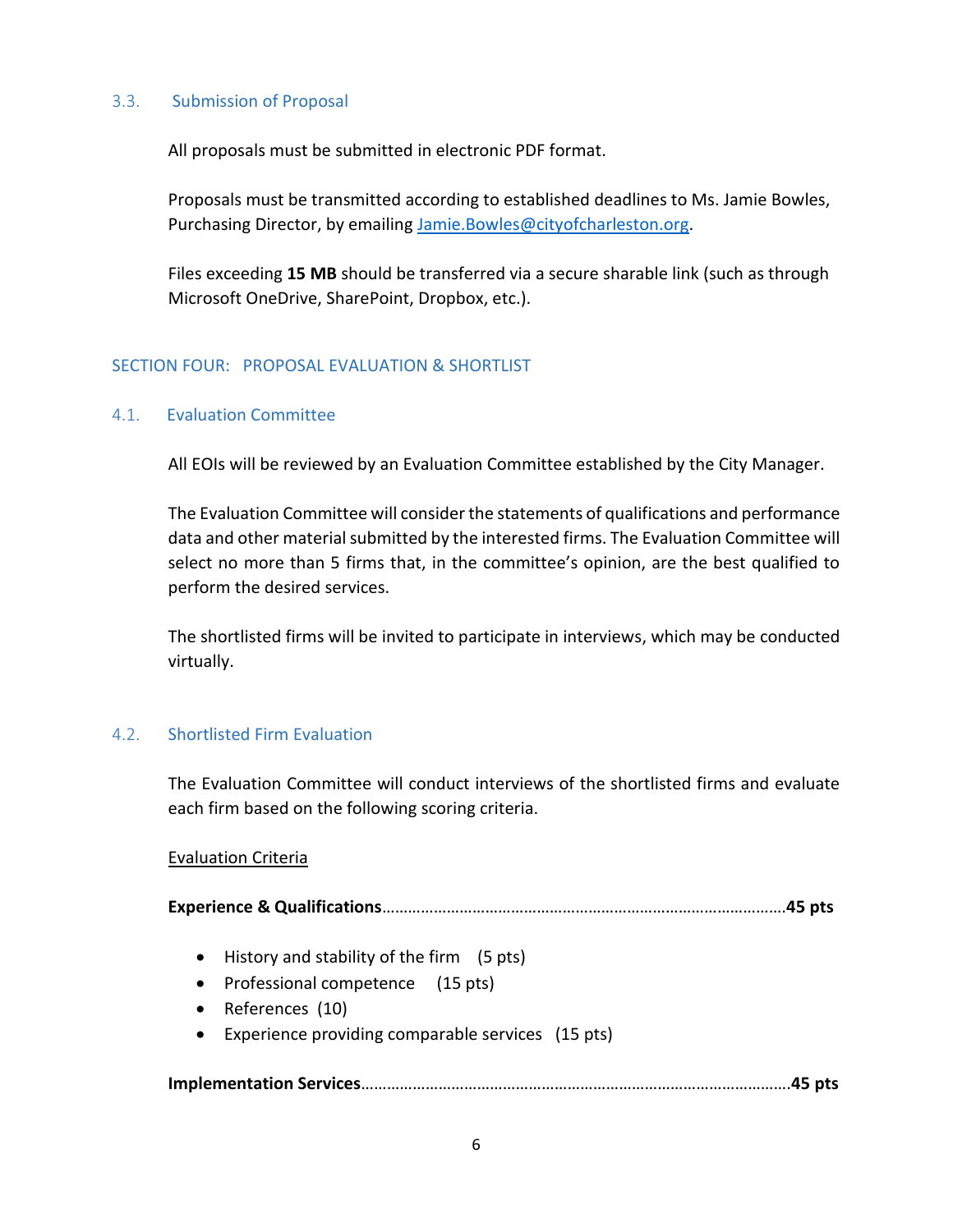- Office location where the work will be primarily performed (5 pts)
- Current workload and ability to complete work (15 pts)
	- o including personnel to be assigned to the work, their qualifications, and their current workload
- Ability to provide prompt and responsive services—particularly relating to cyber security, networking, website maintenance, and remote access issues. (25 pts)

**Oral Interview**…………………………………………………………………………………………………………**10 pts**

- Demonstrated thoughtfulness in project handling (5 pts)
- Assessment of the firm's proposed project manager(s) (5 pts)

NOTE: The Evaluation Committee will notify each shortlisted firm of the results of the scoring process, including the name of the selected firm.

### <span id="page-6-0"></span>SECTION FIVE: SCHEDULE OF EVENTS

NOTE: The schedule is subject to change. Please visit the following City website for updates: <https://charlestonwv.gov/bids-purchasing/current-bids>

# <span id="page-6-1"></span>SECTION SIX: GENERAL CONTRACTING PROCESS

#### <span id="page-6-2"></span>6.1 Scope of Work Meeting

The City and the selected firm will hold a project scoping meeting that will outline the general work requirements. The City will distribute a set of Scope of Work Notes to the firm post-meeting, and the City will also provide information on how to prepare and submit the firm's fee proposal.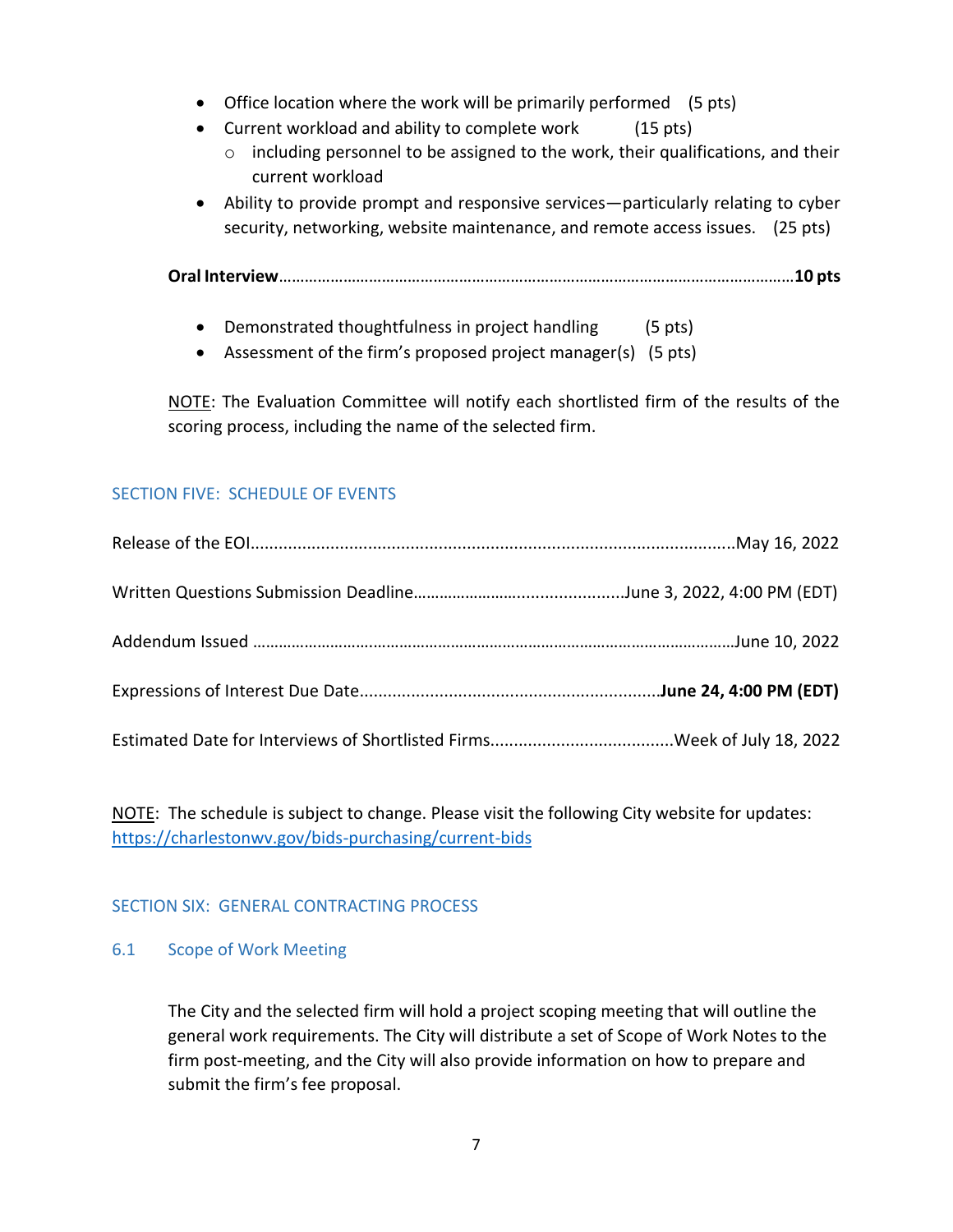The firm will be requested to submit a narrative describing its project assumptions and related data to be used in preparing its fee proposal.

As soon as is practical, the City will review the firm's narrative and make any corrections or clarifications regarding the scope of work to be performed. Upon drafting the final Scope of Work Notes, both the City and the firm will sign off on them.

# <span id="page-7-0"></span>6.2 Cost Proposal

Unless otherwise advised, the method of payment for the fee proposal may be presented as a cost plus fixed fee, lump sum, or specific rate of pay subject to the City's approval.

The Cost Proposal must include:

- All costs related to the salaries of employees for time directly chargeable to the project must be shown as an hourly rate. Direct non-salary costs estimated in the fulfillment of the contract must be presented in a unit rate format.
- Should overtime be required due to the anticipated schedule of the project, the firm shall clearly delineate and separate the premium portion of the overtime in their proposal.
- Subcontract costs shall be acquired on a quote basis and generally requires a minimum of 3 quotes. Copies of all quotes shall be retained for an audit review.
- All subconsultants must be listed in the fee proposal and are subject to City approval.
- The prime consultant may change subconsultants following negotiations; however, no increase in the contract cost will be permitted. Written approval must be obtained prior to engaging any subconsultant not previously presented in the original proposal or EOI.
- Subconsultant costs must include all of the costs and show supporting data using the same criteria as required of the prime consultant.
- The original and all supplemental fee proposals shall include a technical narrative from the prime consultant and each subconsultant describing their portion of the work to be performed. The narrative shall state in detail all assumptions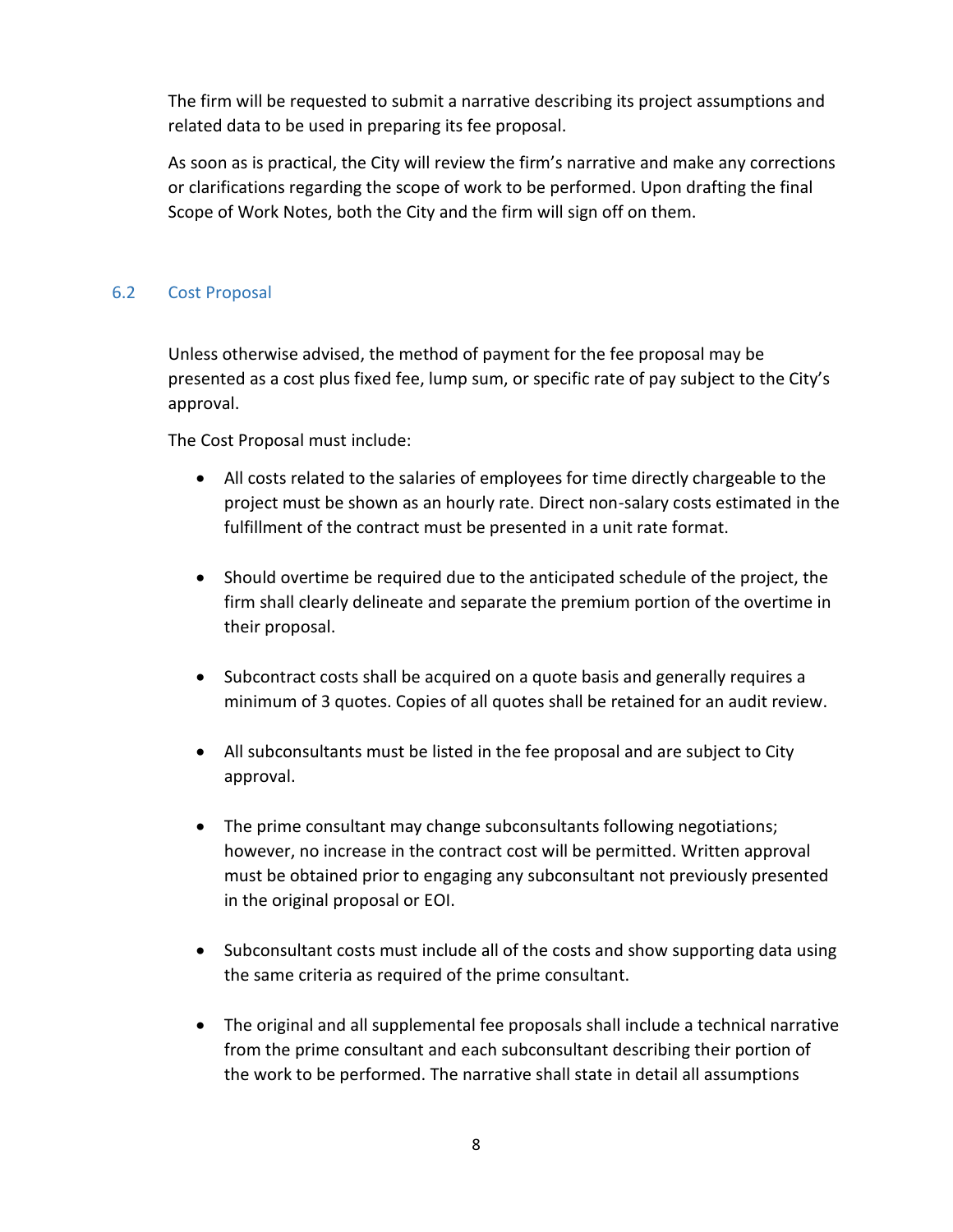made in preparing the fee proposal.

• The fee proposal shall contain a proposed schedule showing the estimated starting date, duration, and completion of all major milestone activities.

#### <span id="page-8-0"></span>6.3 Negotiation

Once the firm submits the fee proposal, it will be evaluated by the City. The City and the firm may schedule negotiation meetings to discuss differences, discrepancies, etc. Once negotiation of the fees is complete, the City will prepare a consultant agreement.

#### <span id="page-8-1"></span>6.4 Agreement

The City will prepare an agreement based upon the agreed-to Scope of Work. Additionally, the agreement will outline the monetary considerations agreed to by the parties. Each agreement will have a maximum amount payable. The firm will not be permitted to perform work that will exceed the maximum payable amount.

Should a substantial change in scope, complexity, or character of work develop, the project will be evaluated, and a revised maximum amount will be negotiated. The agreement may be amended by supplemental written agreement only.

#### <span id="page-8-2"></span>SECTION SEVEN: INVOICING & PAYMENT

#### <span id="page-8-3"></span>7.1 Presenting Invoices

The firm shall not submit any invoice for payment for services prior to the agreement being fully executed.

All invoices should be presented in the following manner:

- Invoices must be addressed to the appropriate City official. (The firm will be informed of the designed City official at the Scope of Work Meeting.)
- Invoices must clearly identify the project, including listing any assigned project numbers.